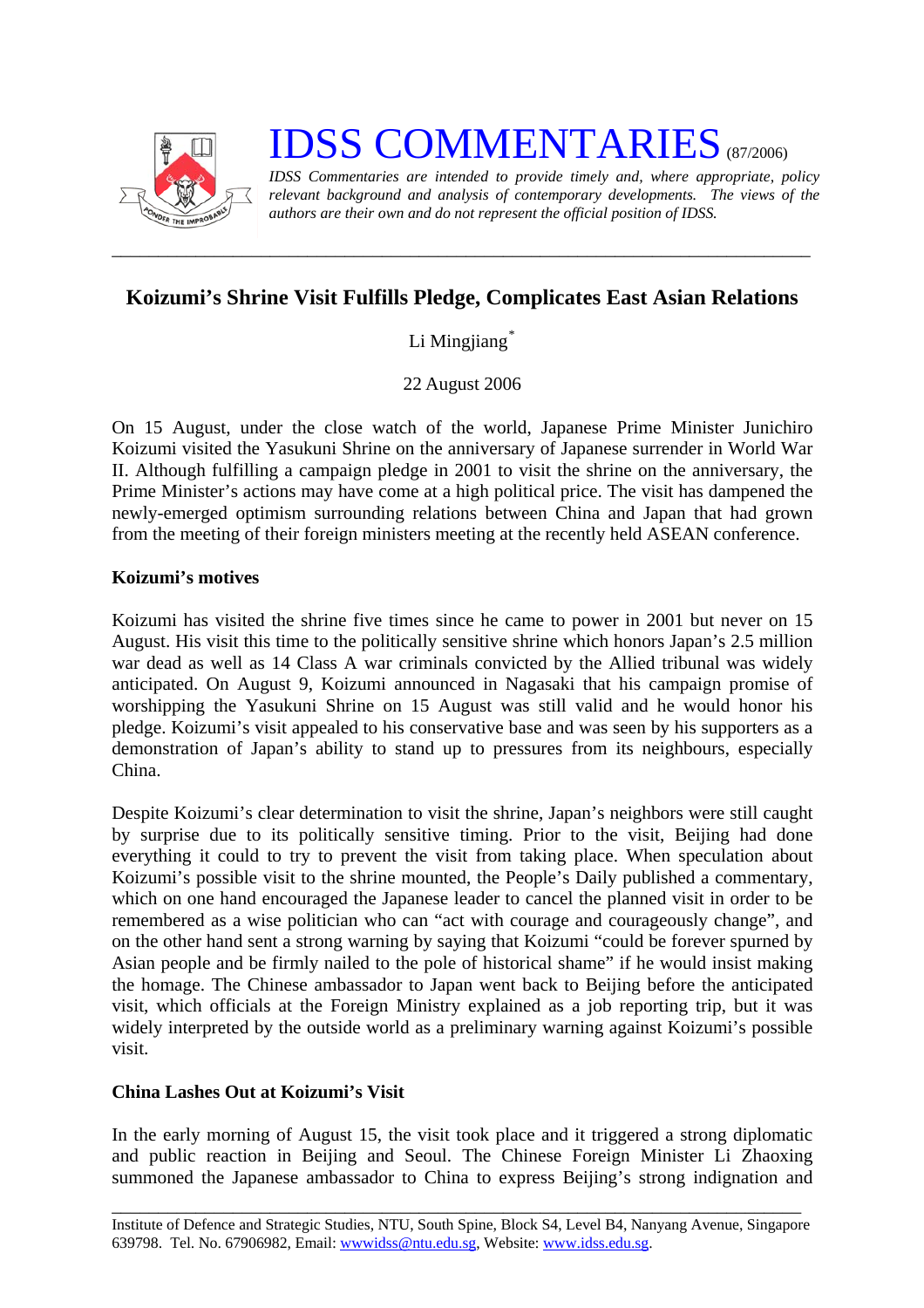stern denunciation of Koizumi's visit. News and criticisms of the Japanese leader's action inundated the headlines of major Chinese media outlets. The Chinese Foreign Ministry stated that Koizumi's visit "challenged international justice and trampled human conscience".

A commentary published by Xinhua, China's state news agency argued that the Japanese leader's behavior once again seriously hurt the feelings of Asians who were victimized by Japan's past military atrocities. The same article also refuted Koizumi's justification for making the trip to the Yasukuni Shrine by arguing that Koizumi as a state leader does not enjoy the personal freedom to worship at the shrine, that the visit is not a purely Japanese domestic matter, and that the visit is not conducive to peace.

#### **The Shrine Issue to Continue to Haunt Sino-Japanese Ties**

The outrage from Beijing was not solely aimed at the incumbent Japanese Prime Minister. It was also probably engineered to be a warning for the next possible leader of the LDP Shinzo Abe. Although Koizumi probably has little to worry about the impact of his shrine visits on his legacy, the issues surrounding the shrine will be an enormous challenge for his successor to deal with.

Disputes between Japan and China over the past few years, most notably over the Yasukuni Shrine, have not only chilled contact and communication between the highest echelons of the leadership of the two countries, but it has also worsened public perceptions in the two countries towards each other.

Japan's Yomiuri Shimbun revealed in its opinion poll last month that about two-thirds of the polled Japanese were of the opinion that they can not trust China. The newspaper also noted that the increase in negative perceptions of China appeared to be related to China's unrelenting opposition to Koizumi's visits to the shrine. Other polls have revealed that a majority of Japanese – including the business community and the media – do not support the visits to the Yasukuni Shrine by top state leaders. When considered together, the results of the two sets of surveys gives the impression that most Japanese people disagree with their leaders visiting the shrine but they are also resentful when foreigners criticize their leaders' actions.

This paradox essentially means that Japanese politicians will have significant space for political maneuvering. Foreign policy issues, at least in the case of official visits to the Yasukuni Shrine, usually do not concern the direct personal interests of the public. In addition, there is still a significant number of the public who are sympathetic or supportive of the visits. Thus, future Japanese leaders, if they happen to be pro-visit, will continue to face some pressure from the society, but not in a politically threatening fashion.

With regard to China, a Sino-Japanese joint survey revealed in early August that nearly 57 percent of the Chinese polled said that they had a bad impression of Japan. The issue of history and visits by Japanese leaders to the Yasukuni Shrine were cited to be the two most significant factors affecting the Chinese public's perception of Japan. Koizumi's visit this time certainly has made the situation worse. In the past years, under the strong pressure of surging nationalism, Beijing has had to maintain an uncompromising position on the shrine issue. To react in a more measured manner may not be an option for the Chinese government if one considers the resentment generated when the government did suppress protest activities in response to Koizumi's shrine visit. Thus, in the foreseeable future, China will not be able